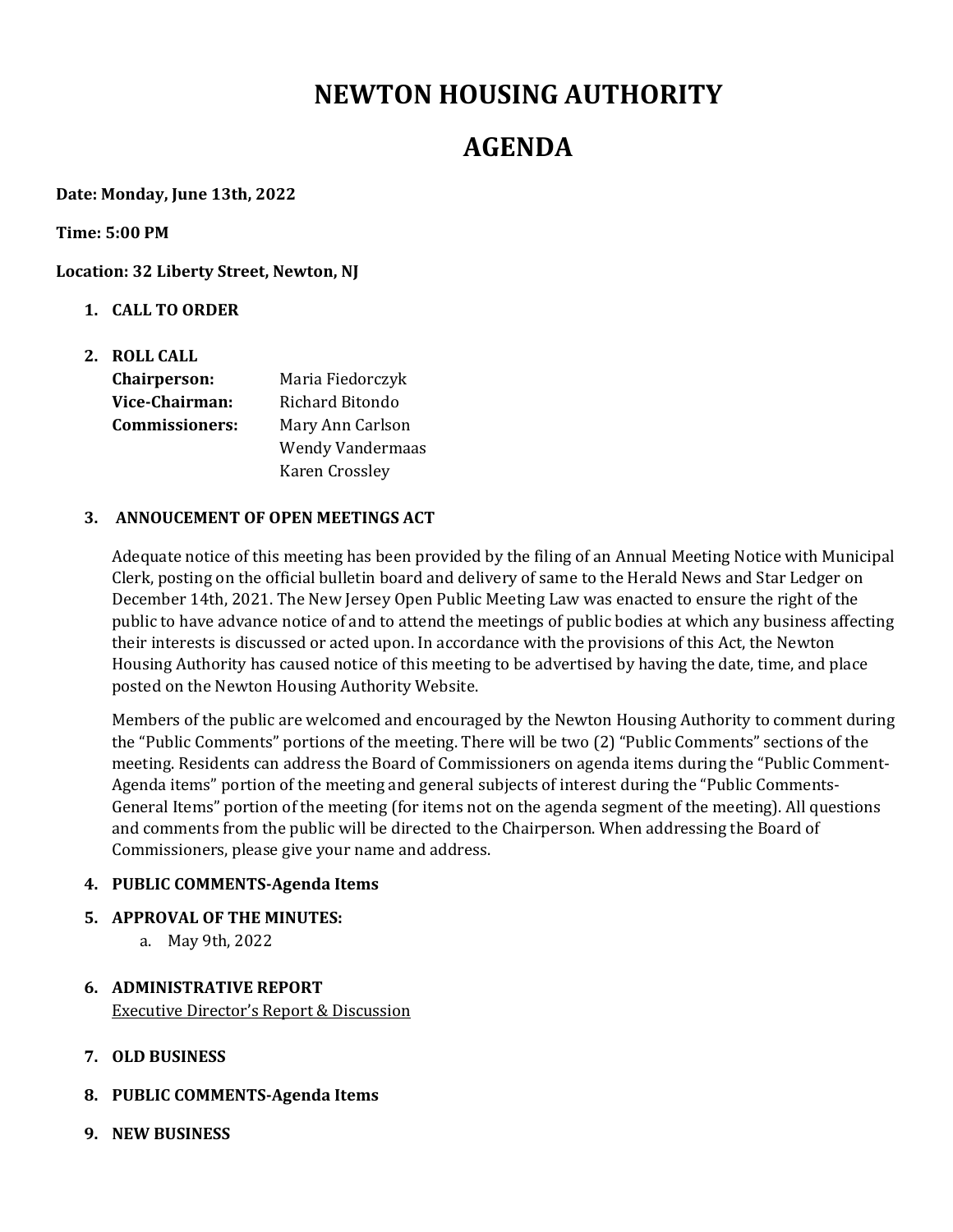#### **10. RESOLUTIONS**

#### **RESOLUTION #2022‐14, Approval of Bill List for the May 2022 Meeting**

**WHEREAS**, while administering the operations of the Newton Housing Authority expenses are incurred; and

**WHEREAS,** it is necessary to pay invoices monthly after being presented to the Board of Commissioners;

**NOW THEREFORE, BE IT RESOLVED** by the Board of Commissioners of the Newton Housing Authority as follows:

1. That the attached list of bills for June 2022 meeting in the amount of \$99,040.17 be approved for payment.

2. That the proper officers of the Authority be authorized to pay all items on the list of invoices.

3. That this Resolution shall take effect immediately.

### **RESOLUTION #2022‐15, Contract Award Drain Cleaning**

**WHEREAS**, the Newton Housing Authority has a need to clean all drains at Liberty Towers, 32 Liberty Street, Newton, New Jersey; and

**WHEREAS**, the Housing Authority's Procurement Policy requires that the Authority obtain bids & proposals for all goods & services; and

**WHEREAS**, the Housing Authority issued a formal Request for Proposals that was duly published in the official newspaper of general circulation; and

**WHEREAS**, the Housing Authority received two (1) proposal, on 5/25/22, in response to its duly published Request for Proposals; and

**WHEREAS**, the Executive Director has reviewed the proposal and has determined that the contract should be awarded to the lowest responsible bidder; NOW THEREFORE

**BE IT RESOLVED** by the Board of Commissioners of the Newton Housing Authority that a contract for drain cleaning be hereby awarded to the lowest responsible bidder:

Sussex Sewer Service PO Box 915 Sparta, New Jersey 07871

In the amount of: \$7,365.00

#### **RESOLUTION #2022‐16, Contract Award Infrared Roof Study**

**WHEREAS**, the Newton Housing Authority has a need to survey its' roof at Liberty Towers, 32 Liberty Street, Newton, New Jersey; and

**WHEREAS,** Liberty Towers has been experiencing leakage in numerous areas of the roof which require investigation to determine if the roof can be repaired; and

**WHEREAS**, the Housing Authority's Procurement Policy requires that the Authority obtain bids & proposals for all goods & services; and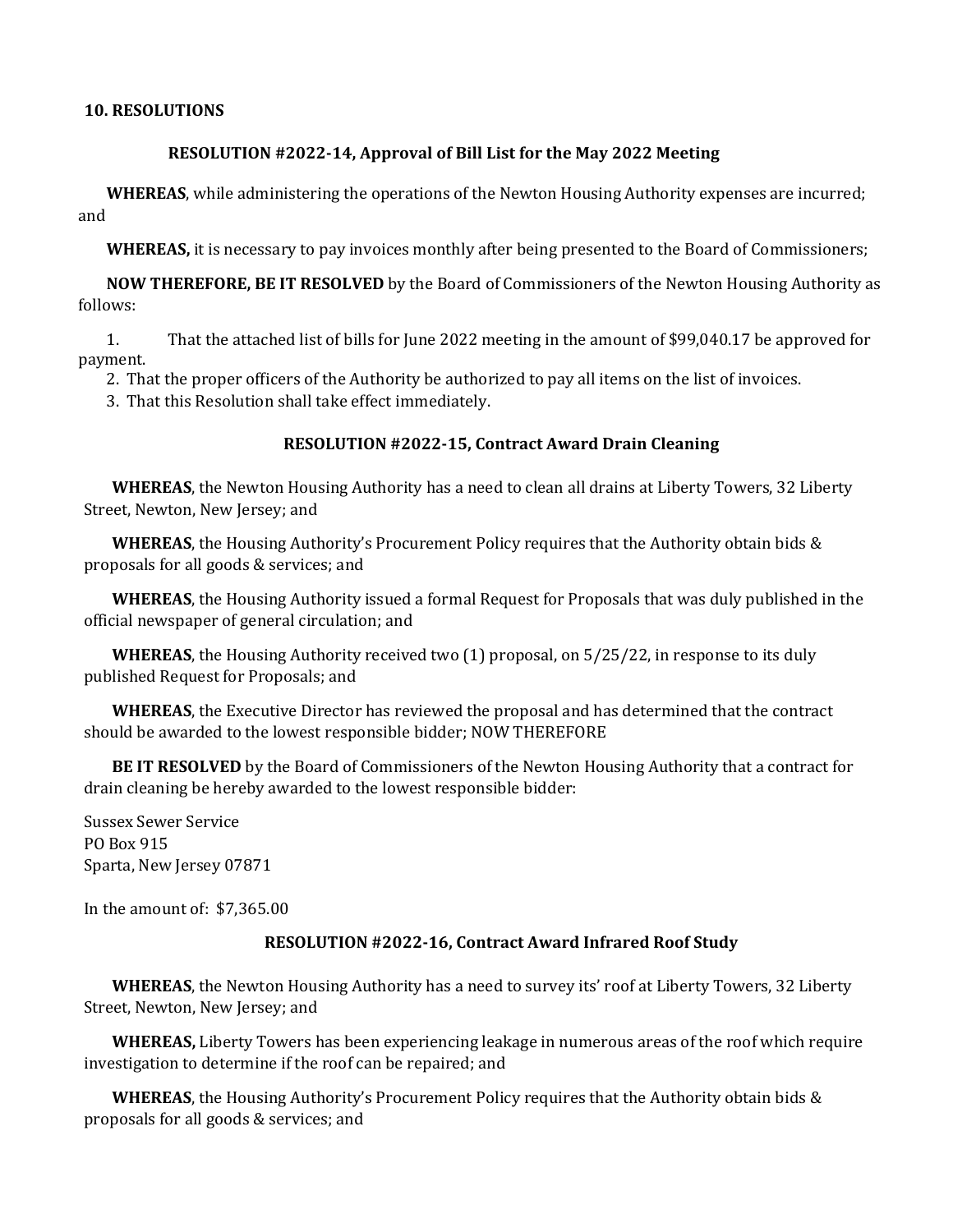**WHEREAS**, the Housing Authority issued a formal Request for Proposals that was duly published in the official newspaper of general circulation; and

**WHEREAS**, the Housing Authority received one (1) proposal, on 5/25/22, in response to its duly published Request for Proposals; and

**WHEREAS**, the Executive Director has reviewed the proposal and has determined that the contract should be awarded to the lowest responsible bidder; NOW THEREFORE

**BE IT RESOLVED** by the Board of Commissioners of the Newton Housing Authority that a contract for an Infrared Roofing Study be hereby awarded to the lowest responsible bidder:

Alpine Roofing, LLC PO Box 379 Sparta, New Jersey 07871

In the amount of: \$4,350.00

#### **RESOLUTION #2022‐17, Contract Award Capital Needs Assessment**

**WHEREAS**, the Newton Housing Authority desires to participate in HUD's Rental Assistance Demonstration Program (RAD); and

**WHEREAS,** the RAD Program requires that the Housing Authority perform a Physical Condition Assessment as part of the RAD conversion; and

**WHEREAS**, the Housing Authority's Procurement Policy requires that the Authority solicit bids & proposals for all goods & services; and

**WHEREAS**, the Housing Authority issued a formal Request for Proposals that was duly published in the official newspaper of general circulation; and

**WHEREAS**, the Housing Authority received two (2) proposals, on 5/25/22, in response to its duly published Request for Proposals; and

**WHEREAS**, the Executive Director has reviewed the proposals and has determined that the contract should be awarded to the lowest priced proposal; NOW THEREFORE

**BE IT RESOLVED** by the Board of Commissioners of the Newton Housing Authority that a contract for a Physical Condition Assessment be awarded to:

HQW 14 North Village Boulevard, Suite C Sparta, New Jersey 08871

In the amount of \$40,000.00

#### **RESOLUTION #2022‐18, Contract Award Gazebo**

**WHEREAS**, the Newton Housing Authority desires to replace a gazebo that is in a state of disrepair; and

**WHEREAS**, the Housing Authority's Procurement Policy requires that the Authority obtain bids & proposals for all goods & services; and

**WHEREAS**, the Housing Authority received three quotations for replacement of the gazebo; and